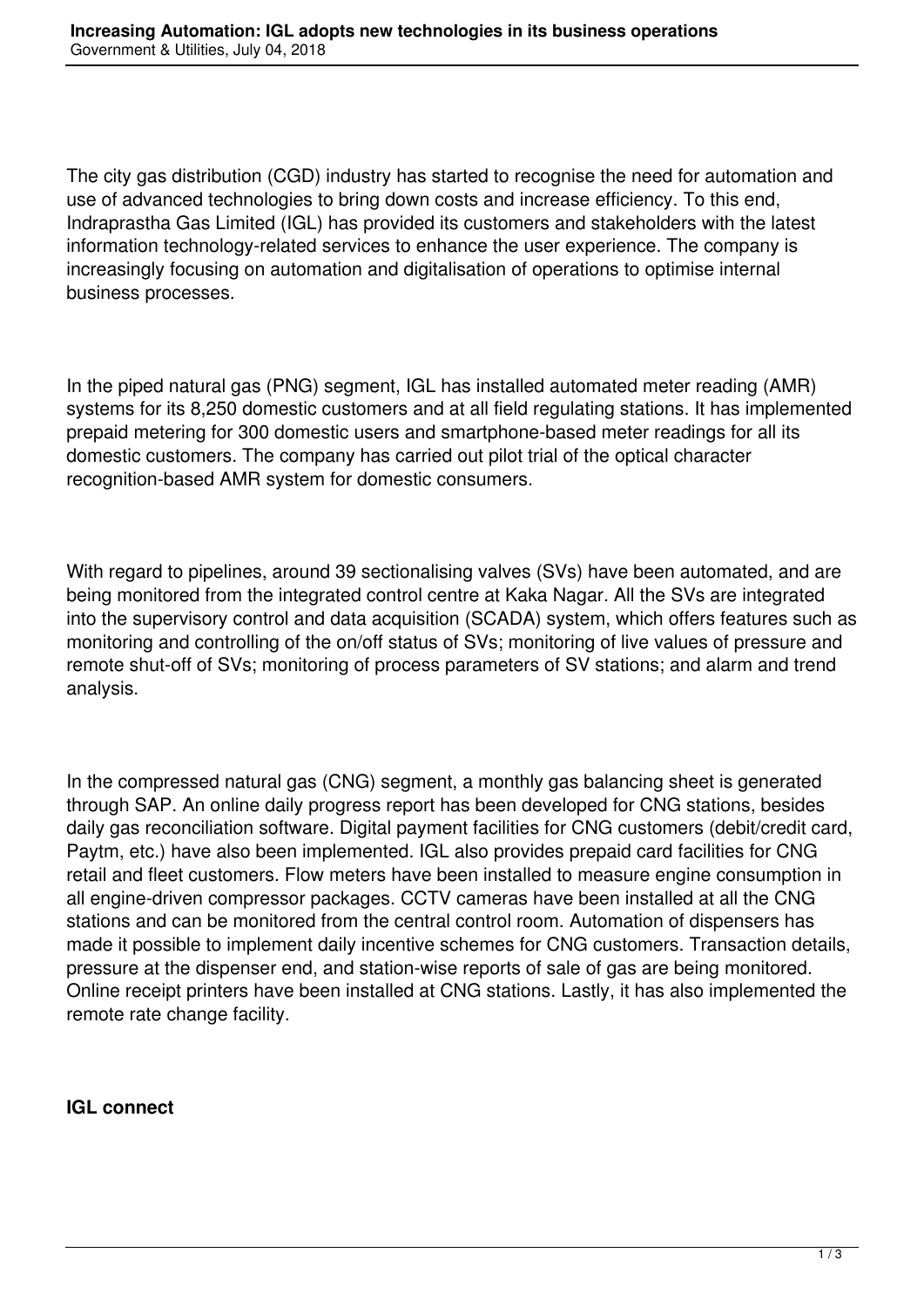The CGD company has also launched IGL Connect, a user-friendly mobile app for PNG customers and CNG users. The app enables them to access their accounts any time, anywhere. PNG customers can view the billing and payment history, lodge complaints, view their complaint status, share feedback, update mobile and phone numbers, submit meter readings and make online payment. There is also an "Instapayment" option available on the IGL website for online payment. PNG customers can now apply for new connections and upload their documents for the same online. CNG customers can view the nearby CNG stations on the map. They can also search for CNG stations in a particular area.

## **IGL smart card**

In October 2017, IGL launched prepaid CNG cards for both retail and fleet operators for payment at CNG stations. Known as IGL Smart Cards, they are near-field communication-enabled, which allows customers to refuel CNG without carrying cash. There are two types of cards – fleet cards and retail cards. Anyone who owns commercial vehicles such as trucks, buses, goods vehicles, taxis, jeeps, vans, etc. can enrol for the fleet card programme. The fleet cards will be loaded through the central pool account of the fleet owner. An operator can access live dashboards, reports and transactions. Retail cards, on the other hand, are for individual owners of cars, autos, taxis, goods vehicles, etc. They too can access the live dashboard, reports and transactions with the separate login IDs created for them.

All the transactions can be monitored any time through the management information system (MIS). The card can be recharged through net banking, online with debit/credit cards and at CNG stations. Information regarding the card balance can also be accessed online. Further, pin-based security is employed with a separate pin for each of the user cards and a control pin to control card transactions. Fleet owners can perform multiple actions on the cards (hotlist, de-hotlist, block, change pin and recharge account [manual+auto]).

Till date, 23,631 retail cards have been issued to private vehicle owners from various IGL outlets. Around 95 per cent credit parties have shifted to the IGL Smart Card Fleet Program. Further, 260 new fleet customers have enrolled for the same. A total of 2,919 fleet cards have been issued to 482 fleet owners under the IGL Smart Card Fleet Program, which is catering to more than 10,000 vehicles (buses, RTVs and minitrucks) in Delhi-NCR, Noida, Greater Noida and Ghaziabad.